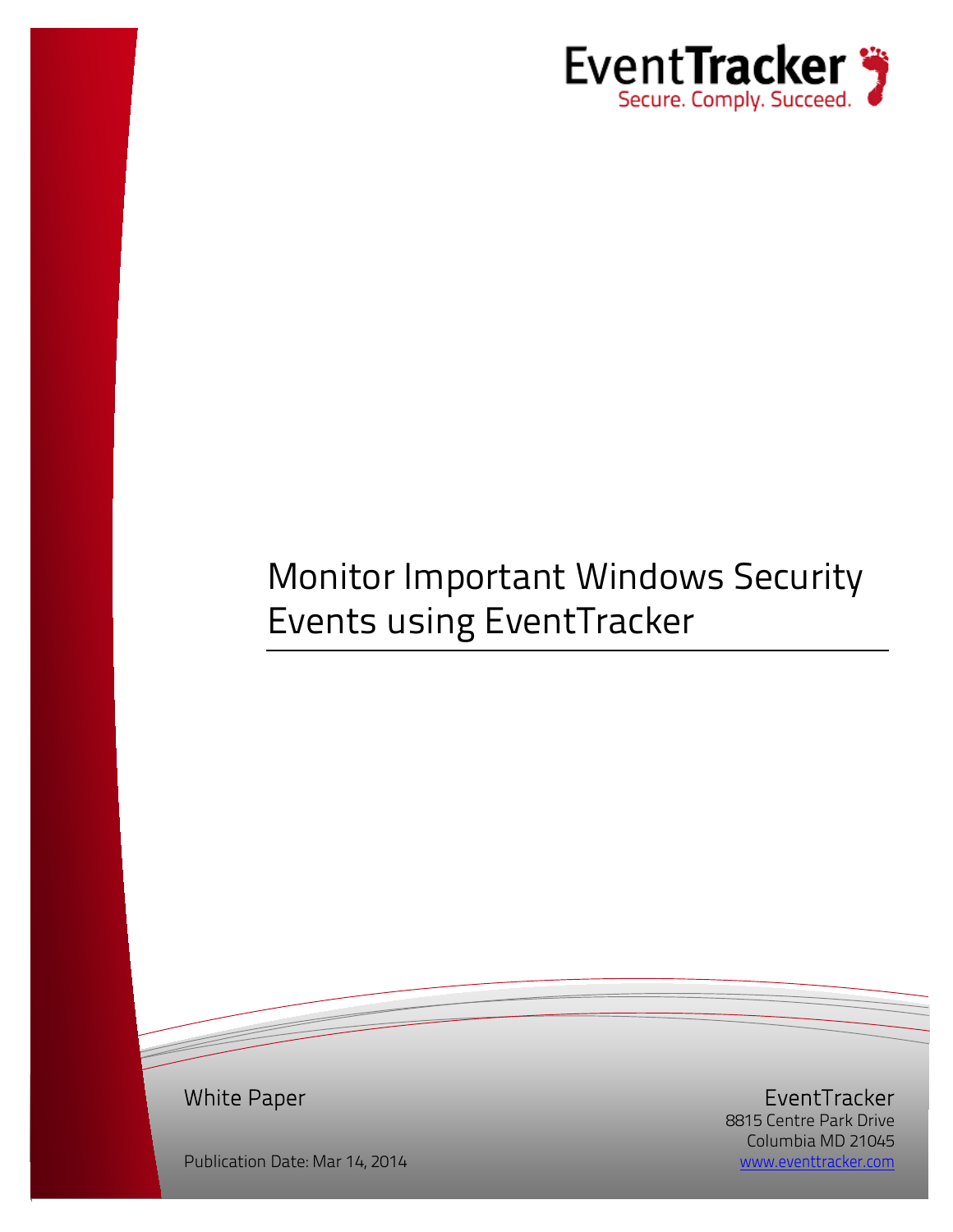#### Abstract

Monitoring the Windows security is critical because the Operating System continuously monitors and logs critical security, system and application events in the Windows Security Log.

This guide will easily and efficiently help you in configuring the most important windows security events.

#### Scope

The configurations detailed in this guide are consistent with **EventTracker Enterprise** version 7.x and **all flavors of Windows operating system**.

#### Intended Audience

EventTracker users who are assigned the task to monitor and manage events using EventTracker.

The information contained in this document represents the current view of PrismMicrosystems Inc. (Prism) on the issues discussed as of the date of publication. Because Prism Microsystems must respond to changing market conditions, it should not be interpreted to be a commitment on the part of Prism. Prism cannot guarantee the accuracy of any information presented after the date of publication.

This document is for informational purposes only. Prism MAKES NOWARRANTIES, EXPRESS OR IMPLIED, AS TO THE INFORMATION IN THIS DOCUMENT Complying with all applicable copyright laws is the responsibility of the user. Without limiting the rights under copyright, this paper may be freely distributed without permission from Prism, as long as its content is unaltered, nothing is added to the content and credit to Prism is provided.

Prism may have patents, patent applications, trademarks, copyrights, or other intellectual property rights covering subject matter in this document. Except as expressly provided in any written license agreement from Prism Microsystems, the furnishing of this document does not give you any license to these patents, trademarks, copyrights, or other intellectual property.

The example companies, organizations, products, people and events depicted herein are fictitious. No association with any real company, organization, product, person or event is intended or should be inferred.

© 2010 Prism Microsystems Inc. All rights reserved. The names of actual companies and products mentioned herein may be the trademarks of their respective owners.

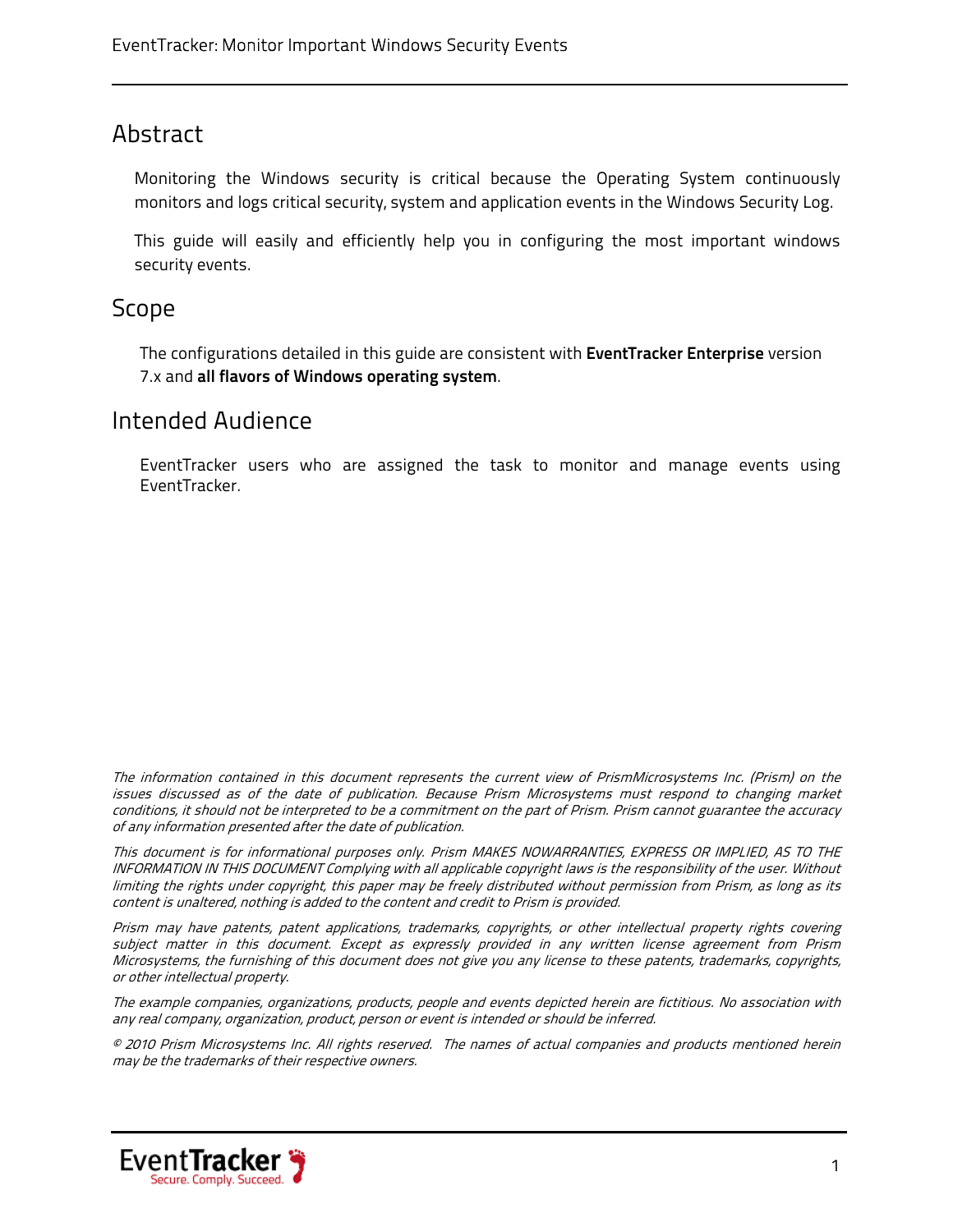## **Table of Contents**

| Easy steps to quickly and efficiently monitor windows security events using EventTracker8 |
|-------------------------------------------------------------------------------------------|
|                                                                                           |
|                                                                                           |
|                                                                                           |
|                                                                                           |
|                                                                                           |
|                                                                                           |

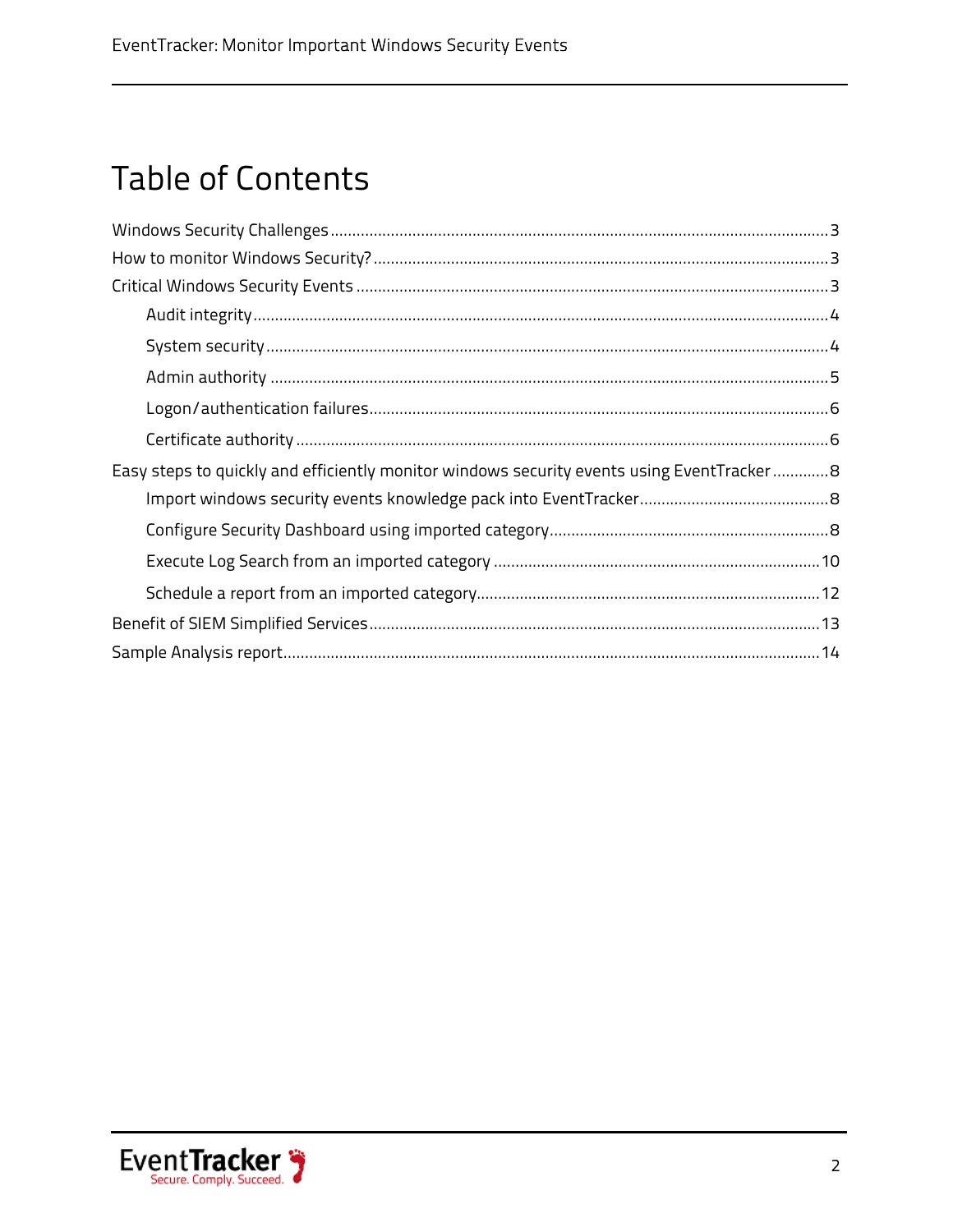# <span id="page-3-0"></span>Windows Security Challenges

Safeguarding windows is absolutely necessary to refrain against cyberpunks, for detection of network outages and protocol failures and to detect the failed processes, services and batch jobs. To proactively troubleshoot windows in production environment and prevent data being breached. Windows security is crucial for business productivity as security breaches can be calamitous. To forbid the disruption of Windows against malware and desist being targeted by hackers, security of Windows plays a prime role so that end users can breathe a sigh of relief.

In most Windows environments audit logs are underutilized. They are often examined only for investigation purposes and usually after an incident. However Windows logs, when properly configured and efficiently monitored, have tremendous value. System logging generates vast amount of data from varying sources. As a result, the process of consolidating, inspecting and analyzing them may be tedious and inefficient. The challenges are compounded by inadequate configuration resulting in logs being full, overwritten, incomplete and useless.

# <span id="page-3-1"></span>How to monitor Windows Security?

Auditing for security events on critical computer systems is an essential requirement of a sound security policy. A Windows audit policy defines which security events have success and/or failure actions audited and recorded in the Security log.

# <span id="page-3-2"></span>Critical Windows Security Events

Some of the critical windows security events are grouped and it has to be monitored regularly to ensure that the operating system is intact and they are

- Audit integrity
- System security
- Admin authority
- Logon/authentication failures
- Certificate authority

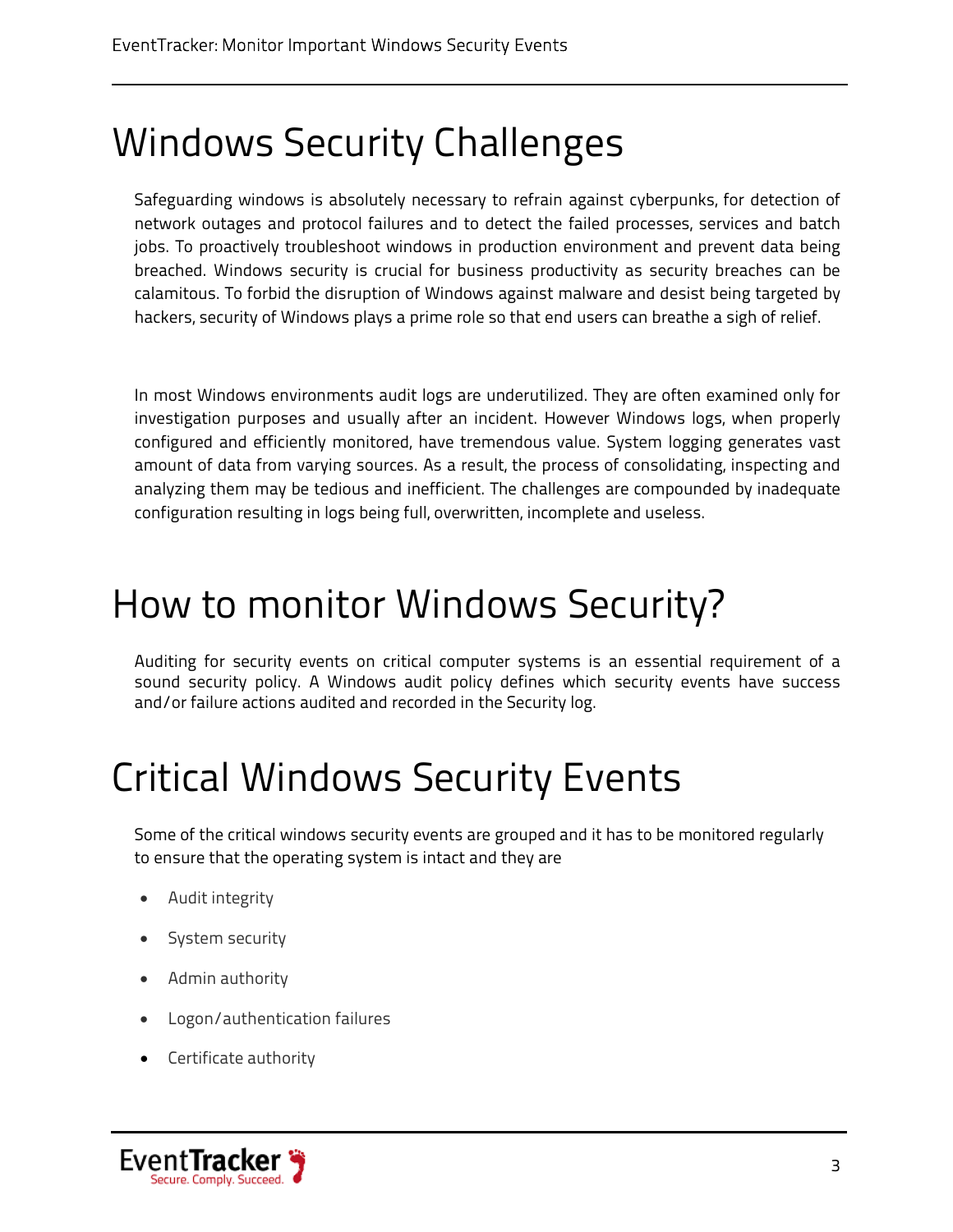• Misc

## <span id="page-4-0"></span>Audit integrity

- o **1102 Audit log was cleared -** Event 1102 is logged whenever the Security log is cleared, Regardless of the status of the Audit System Events audit policy. The Account Name and Domain Name fields identify the user who cleared the log.
- o **4719 Audit policy changed -** This computer's system level audit policy was modified either via Local Security Policy or Group Policy in Active Directory. According to Microsoft, this event is always logged when an audit policy is disabled, regardless of the "Audit Policy Change" sub-category setting. This and several other events can help identify when someone attempts to disable auditing to cover their tracks.

### <span id="page-4-1"></span>System security

o **4739 Domain policy changed -** This computer's Security Settings\Account Policy or Account Lockout Policy policy was modified, either via Local Security Policy or Group Policy in Active Directory.

There are few other operations that can generate this event, including:

- Raising the domain functional level
- Security option: "Network security: Force logoff when logon hours expire"
- o **4704 User right assigned -** This event documents a change to user right assignments on this computer including the right and user or group that received the new right.

Note: "User rights" and "privileges" are synonymous terms used interchangeably in Windows.

Rights, like most other security settings, are defined in group policy objects and applied by the computer. Therefore this event will normally show the Assigned By user as the system itself. To determine who actually made the rights assignment change you must search the domain controllers' security logs for changes to groupPolicyContainer objects (logged by Directory Service auditing).

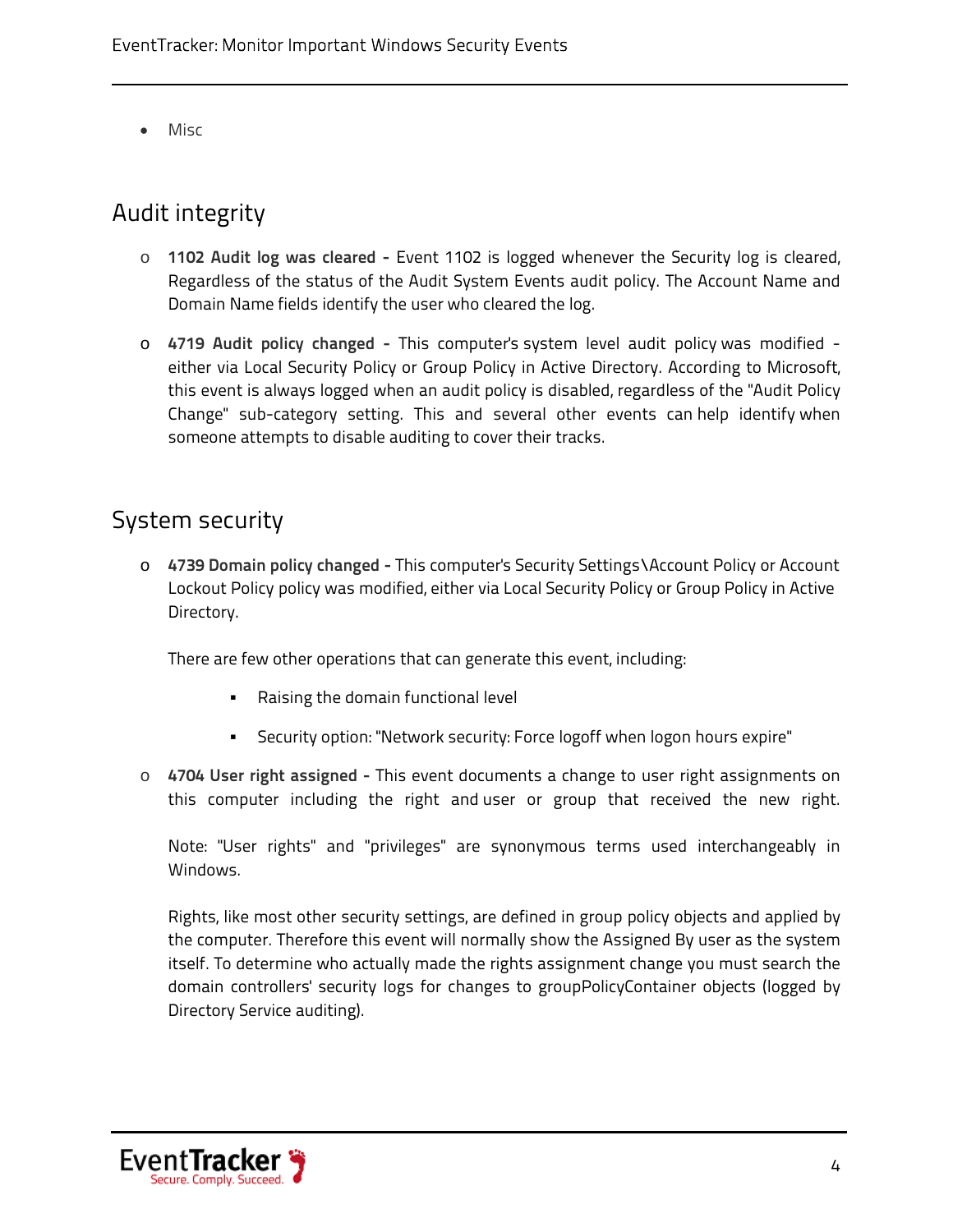- o **4717 Logon Right Granted -** This event documents the grant of logon rights such as "Access this computer from the network" or "Logon as a service".
- o **4697 New service installed -** A new service was installed by the user indicated in the subject. Subject often identifies the local system (SYSTEM) for services installed as part of native Windows components and therefore you can't determine who actually initiated the installation.
- o **4616 System time changed -** This event indicates the old and new system time as well as who did it as specified in the Subject: section. Process information shows the program that was used to change the time. Changing the time manually from the taskbar uses rundll.exe as shown in the example. It is routine to see this event where subject is "LOCAL SERVICE", process name is "svchost.exe" and can be ignored.

#### <span id="page-5-0"></span>Admin authority

- o **Any authentication event for "Administrator"**
	- 4775 An account could not be mapped for logon.
	- 4776 The domain controller attempted to validate the credentials for an account. Member servers and workstations also log this event for logon attempts with local SAM accounts.
	- 4777 The domain controller failed to validate the credentials for an account Since 4776 is logged for both success and failure, there is no need for this event id.
	- 4768 A Kerberos authentication ticket (TGT) was requested This event is logged on domain controllers only and both success and failure instances of this event are logged.
	- 4771 Kerberos pre-authentication failed This event is logged on domain controllers only and only failure instances of this event are logged.
	- 4772 A Kerberos authentication ticket request failed.
- o New admin
	- 4728, 4732, 4756 These events are Active Directory Group membership changes which are logged to the Security eventlog

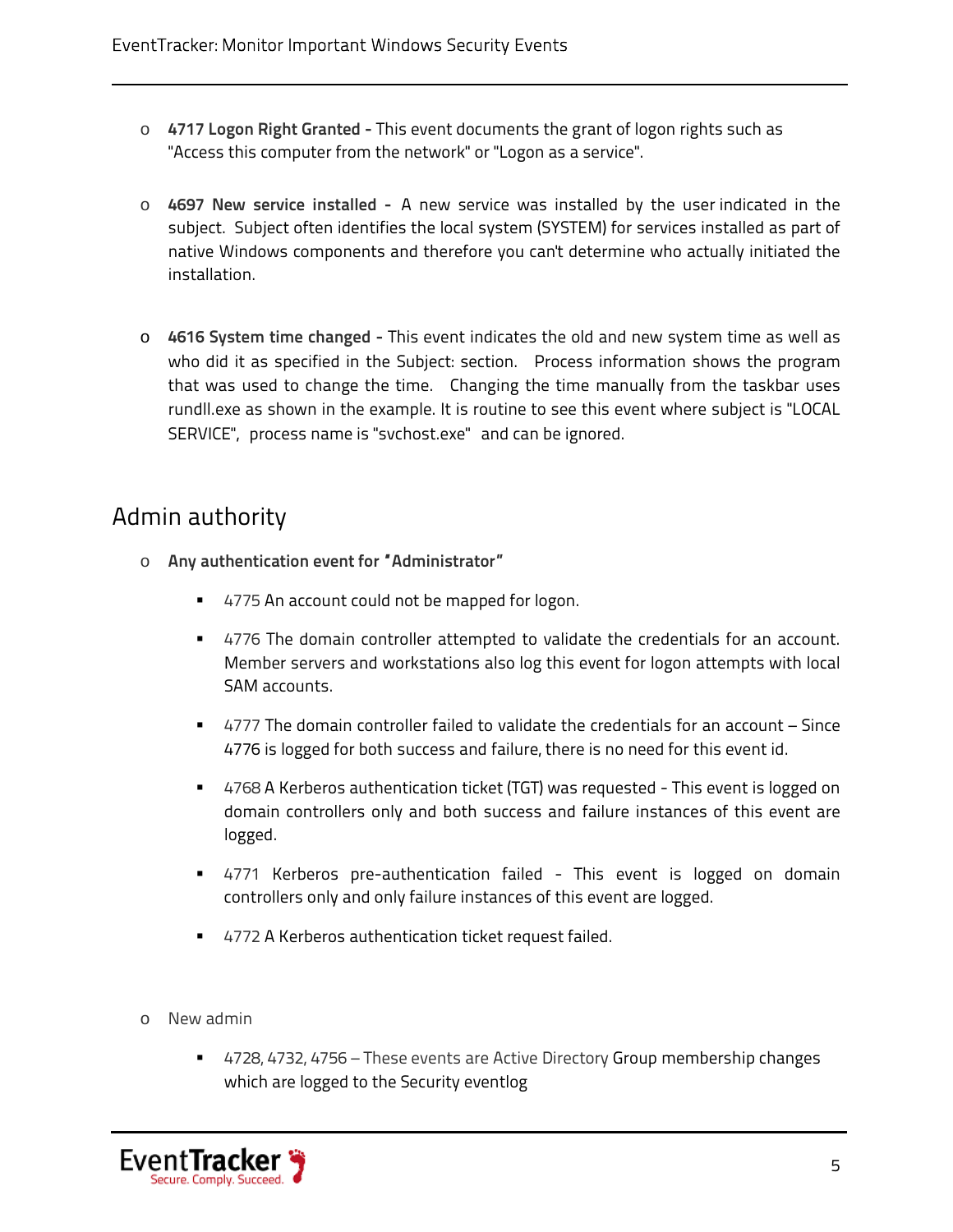- And details includes "Admins" or "Administrators"
- o Caveat: nested groups
- o Caveat: password reset / re-enablement on members of

### <span id="page-6-0"></span>Logon/authentication failures

- o Failed local account logon
	- 4625 An account failed to log on This is a useful event because it documents each and every failed attempt to logon to the local computer regardless of logon type, location of the user or type of account.
	- **Computer Name = Account Domain**
- o Unusual domain authentication failure
	- 4768, 4771
	- 0xC Workstation restriction or
	- 0x12 Account disabled, expired, locked out, logon hours

#### <span id="page-6-1"></span>Certificate authority

- o **4870 Certificate Services revoked a certificate -** When an administrator revokes a certificate the certificate is moved to the Revoked Certificates folder and this event is logged. Reason for revocation noted below.
- o **4882 The security permissions for Certificate Services changed -** This event documents a change to the access control list of the Certification Authority itself.
- o **4885 The audit filter for Certificate Services changed -** Windows logs this event whenever you modify the Auditing tab of the Properties dialog of the CA in the Certification Authority MMC snap-in. The Audit tab controls which CA related events are reported to the security log.
- o **4888 Certificate Services denied a certificate request** This event is logged if either:

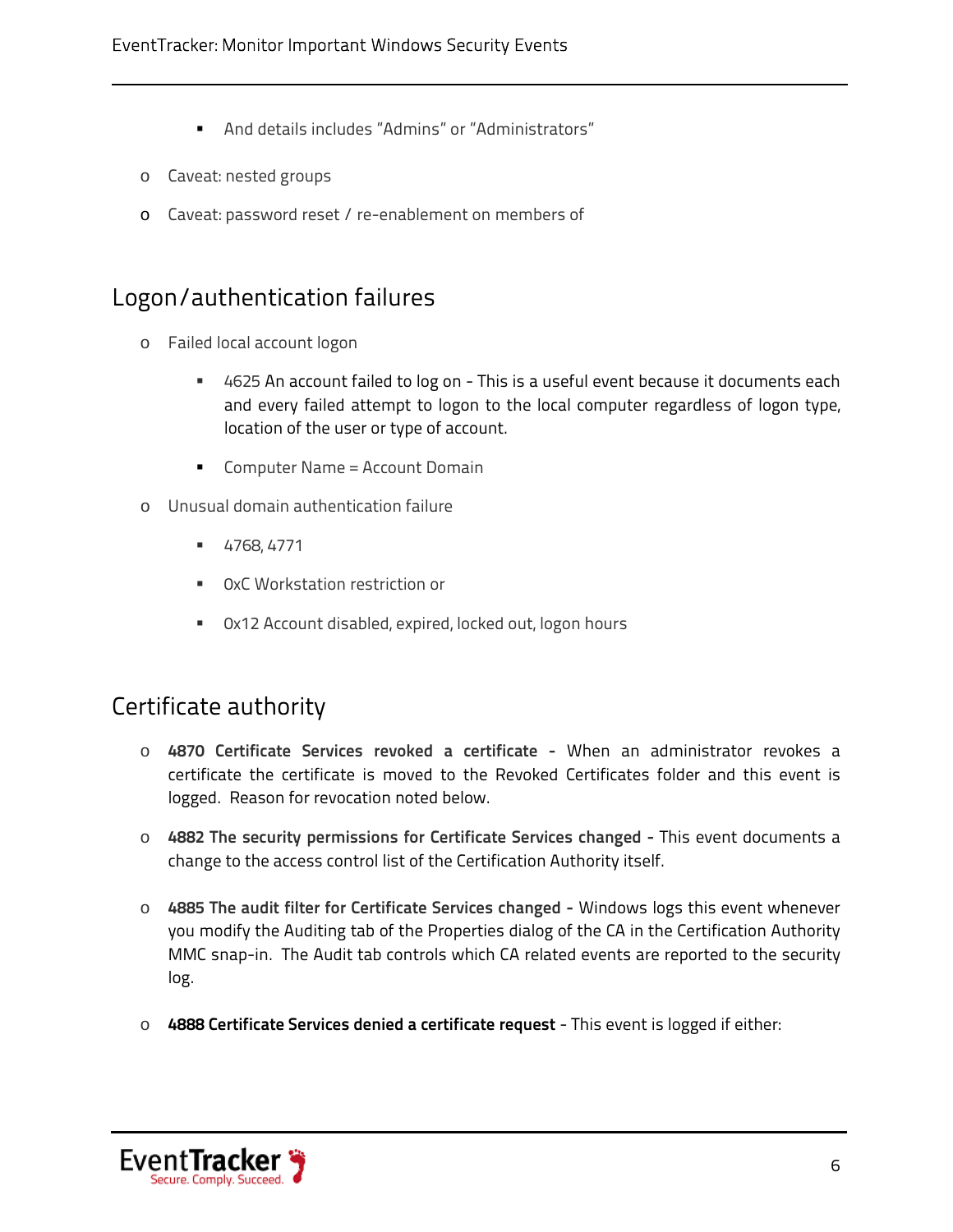- An administrator or other certificate manager denies a pending request. This event 4888 is logged in addition to 4868. It may even be logged twice with 4868 in between.
- **The Certification Authority itself denies the request based on policy.**

This event is only logged if "Issue and manage certificate requests" is enabled on the Audit tab of the CA's properties in Certificate Services MMC snap-in and of course if the Certificate Services audit subcategory is enabled with auditpol.

- o **4890 The certificate manager settings for Certificate Services changed -** This event is logged when you modify the settings in the Certificate Managers tab of the CA properties dialog in Certification Authority MMC snap-in.
- o **4891 A configuration entry changed in Certificate Services -** Windows logs this event to document changes to Certificate Services registry entries many of which correspond to properties in the CA Properties dialog of Certification Authority MMC snap-in.
- o **4892 A property of Certificate Services changed**
- o **4899 A Certificate Services template was updated -** Having tested for this event by making changes to certificate templates I conclude Windows fails to log this event.
- o **4900 Certificate Services template security was updated -** Windows logs this event when you modify the ACL on a certificate template.

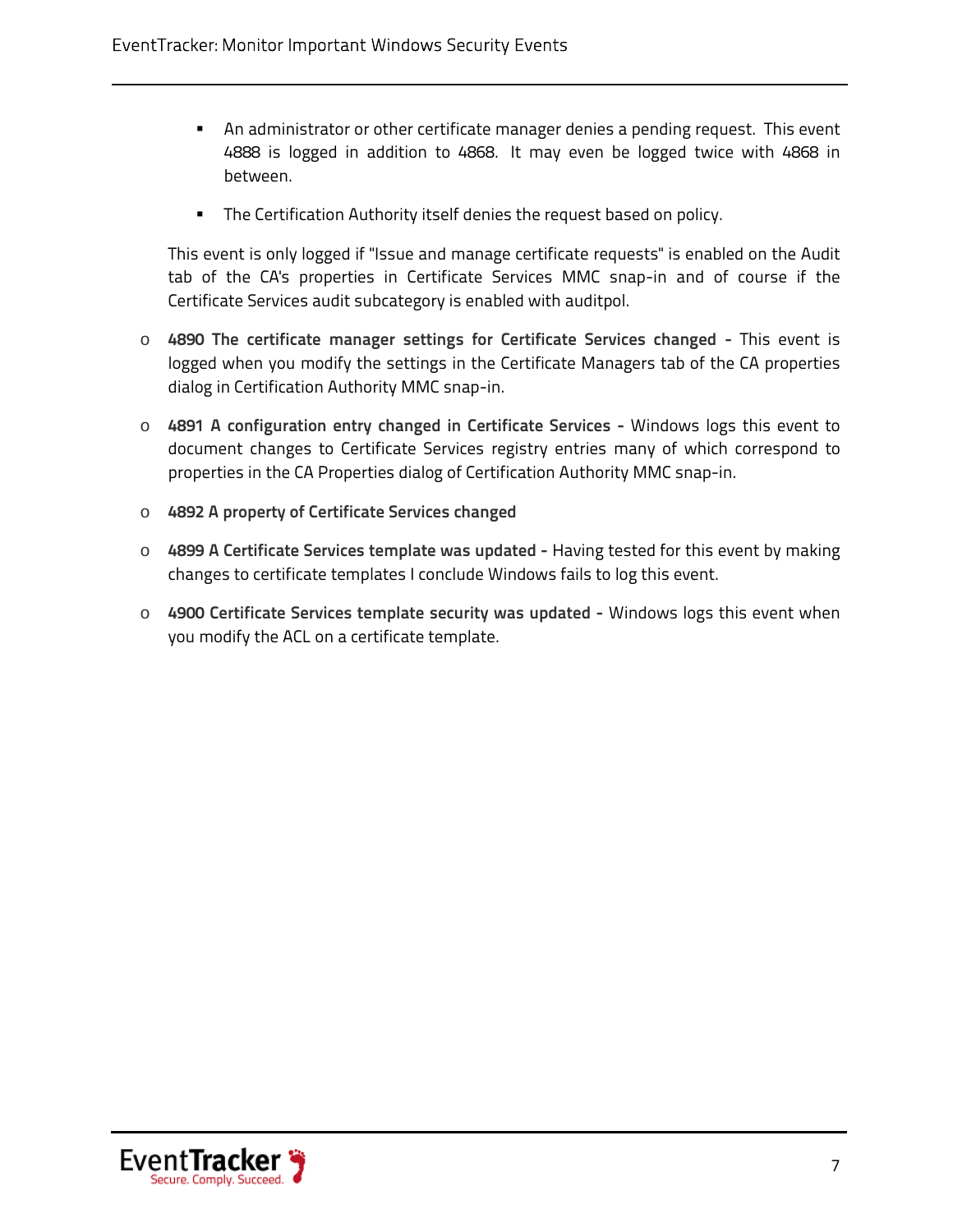# <span id="page-8-0"></span>Easy steps to quickly and efficiently monitor windows security events using EventTracker

Download the *[Windows security events](http://www.eventtracker.com/wp-content/knowledge-updates/ET75KP-001.zip)* category file and import it into EventTracker via EventTracker's Control panel. Use this category file to create reports, log search and also in security dashboard. The detail steps are given below.

<span id="page-8-1"></span>Import windows security events knowledge pack into EventTracker

- 1 Launch **EventTracker Control Panel**.
- 2 Double click **Import Export Utility**, click the **Import** tab.
- 3 To import category, click **Category** option, and then click the **browse button.**
- 4 Locate the Windows Security.iscat file, and then click the **Open** button.
- 5 Click the **Import** button to import the categories.
- 6 To import alerts, click **Alerts** option, and then click the **browse** button.
- 7 Locate the Windows Security.isalt file and then click the **Open** button.
- 8 Click the **Import** button to import the alerts.

## <span id="page-8-2"></span>Configure Security Dashboard using imported category

- 1. Logon to EventTracker Enterprise.
- 2. Select the **Dashboard** menu and then select **Security**.
- 3. To configure **Security Dashboard**, select **Security** drop down, and then select **Configure**.

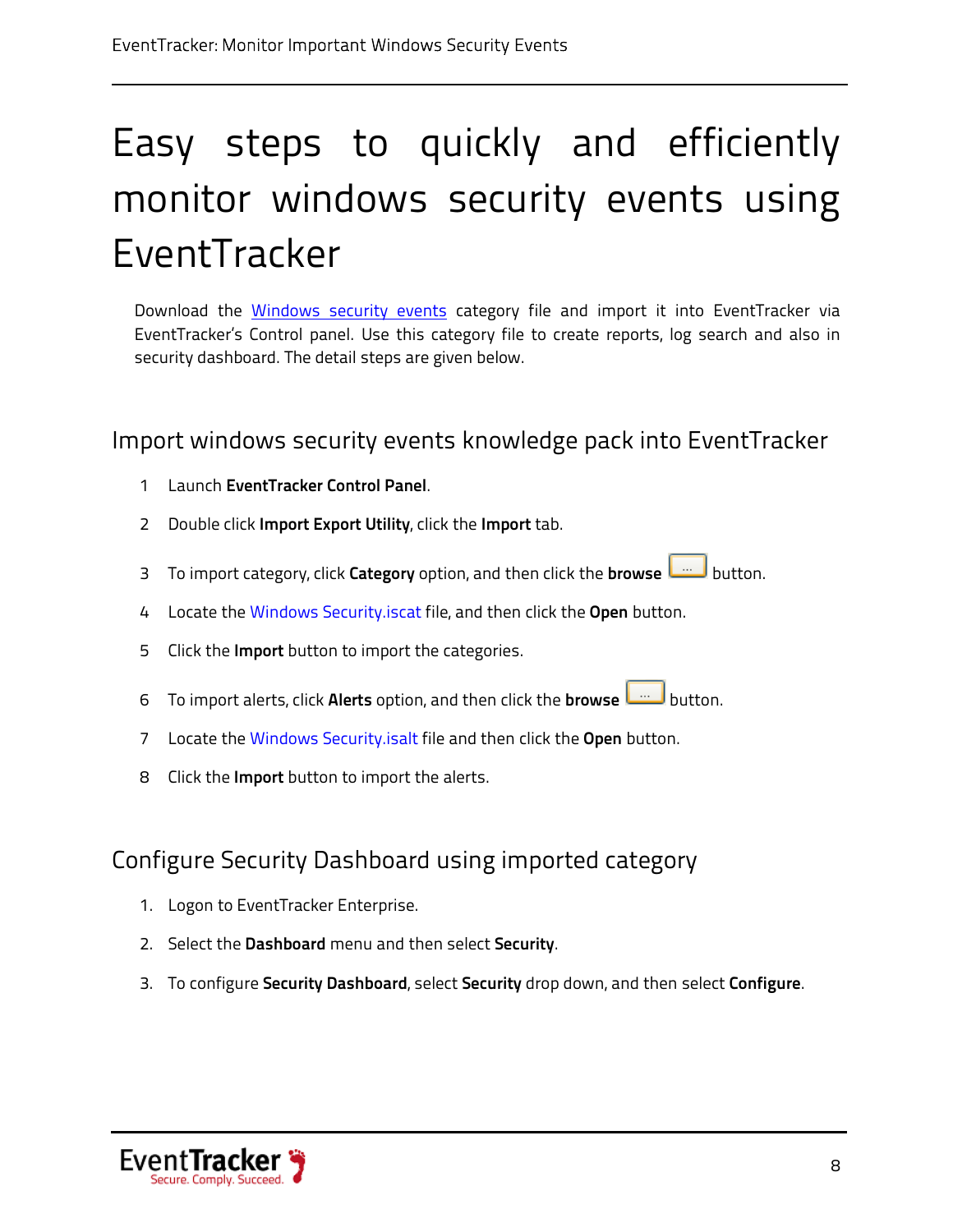| Incidents                    | <b>Status</b> | <b>Behavior</b> | <b>Dashboard</b> | <b>Netflow</b> |
|------------------------------|---------------|-----------------|------------------|----------------|
| Security $\frac{1}{2}$       |               | Operations      | Compliance       |                |
| Customize                    |               |                 |                  |                |
| <b>Configure</b>             |               | nain            |                  |                |
| <b>Reset personalization</b> |               |                 |                  |                |
|                              |               | Figure 1        |                  |                |

Configure Dashlets window displays.

- 4. Enter **Title** of the dashlet.
- 5. Select **Category** tab and **Search for** the category **Windows Security**.
- 6. Select **Systems** icon and search for the selected systems.
- 7. Click the **Configure** button.
- 8. Select **Security** drop down, and then select **Customize**.

Available dashlets window displays.

| $\underline{\mathbf{X}}$      |
|-------------------------------|
| <b>Security Dashlets</b>      |
|                               |
|                               |
|                               |
|                               |
| Close<br>Add<br><b>Delete</b> |
|                               |

Figure 2

9. Select **Windows security** option, and then click the **Add** button.

The respective details display in Security dashlet.

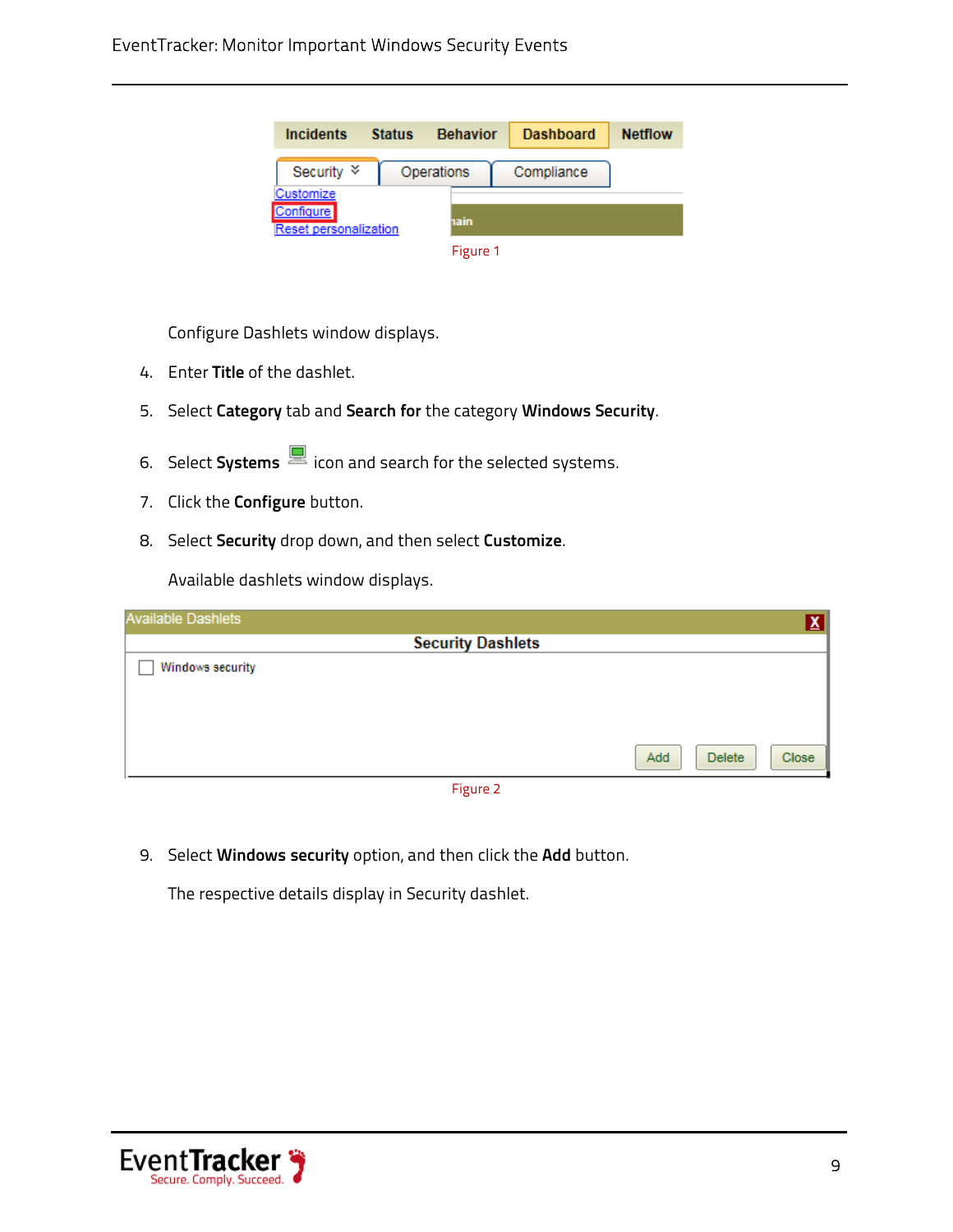#### EventTracker: Monitor Important Windows Security Events

| <b>Incidents</b>                                                                                       | <b>Status</b> | <b>Behavior</b> | <b>Dashboard</b> | <b>Netflow</b> | <b>Search</b> | <b>Reports</b>   |          | <b>My EventTracker</b>          | <b>Change Audit</b> | <b>Config Assessment</b> |                |
|--------------------------------------------------------------------------------------------------------|---------------|-----------------|------------------|----------------|---------------|------------------|----------|---------------------------------|---------------------|--------------------------|----------------|
| Security $\frac{1}{2}$                                                                                 | Operations    |                 | Compliance       |                |               |                  |          |                                 |                     |                          | $\blacksquare$ |
| <b>Security dashlet - Windows security</b>                                                             |               |                 |                  |                |               | $Q \leftarrow X$ |          | No dashlets added in this zone. |                     |                          |                |
| 8 <sub>1</sub><br>$\overline{7}$<br>6<br>5<br>4<br>3<br>$\overline{2}$<br>۰<br>$\overline{0}$<br>03/12 | 03/13         | 6<br>03/14      | 03/15            | 03/16          | 6<br>03/17    | 03/18            |          |                                 |                     |                          |                |
|                                                                                                        |               |                 |                  |                |               |                  | Figure 3 |                                 |                     |                          |                |

## <span id="page-10-0"></span>Execute Log Search from an imported category

- 1. Logon to EventTracker Enterprise.
- 2. Select the **Search** menu.

Log Search window displays.

- 3. In the right pane, expand **All categories** node.
- 4. Scroll down and expand **Windows** node.
- 5. Select **Windows security** and then select the **Go** button.

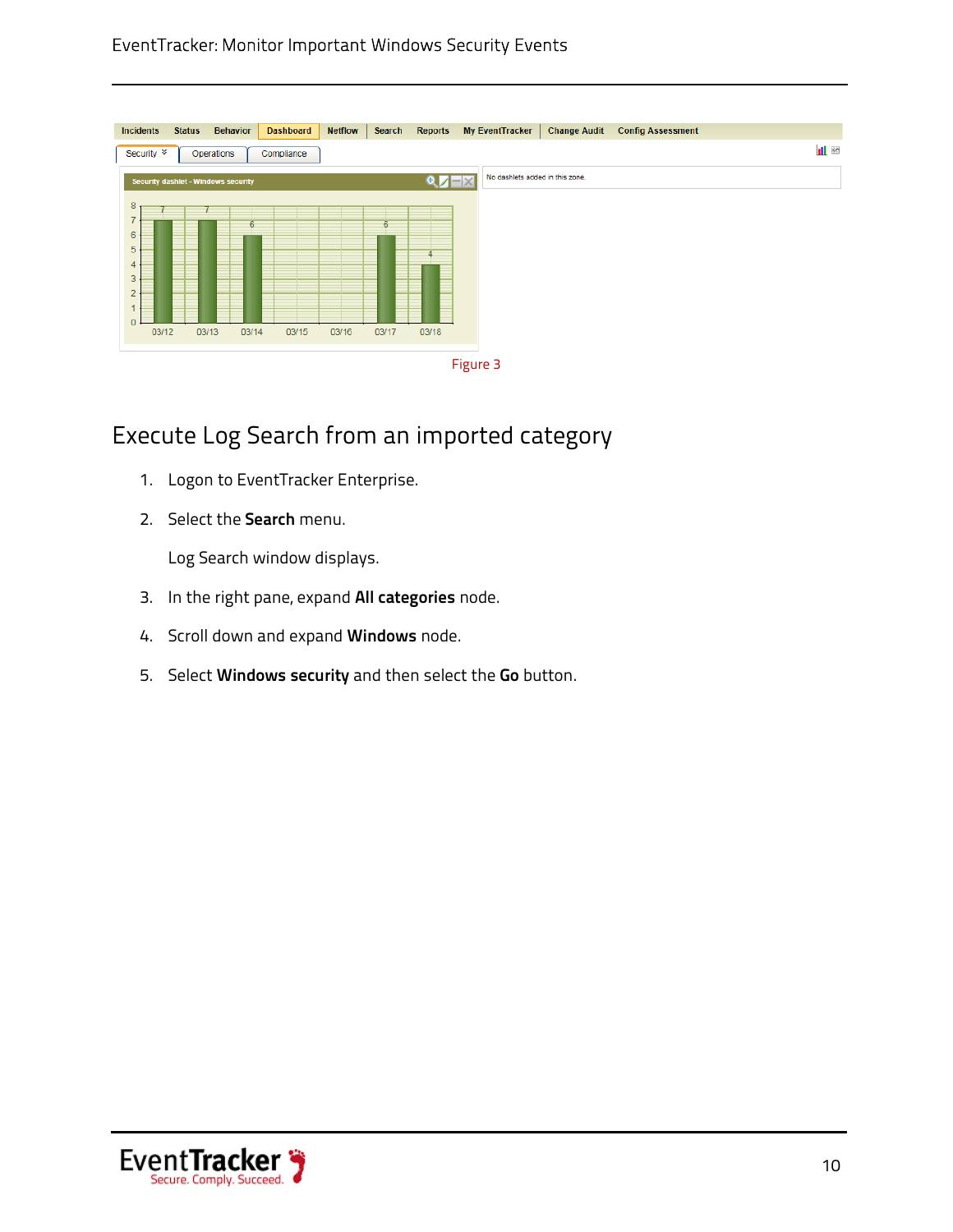



Figure 4

The resultant output displays.

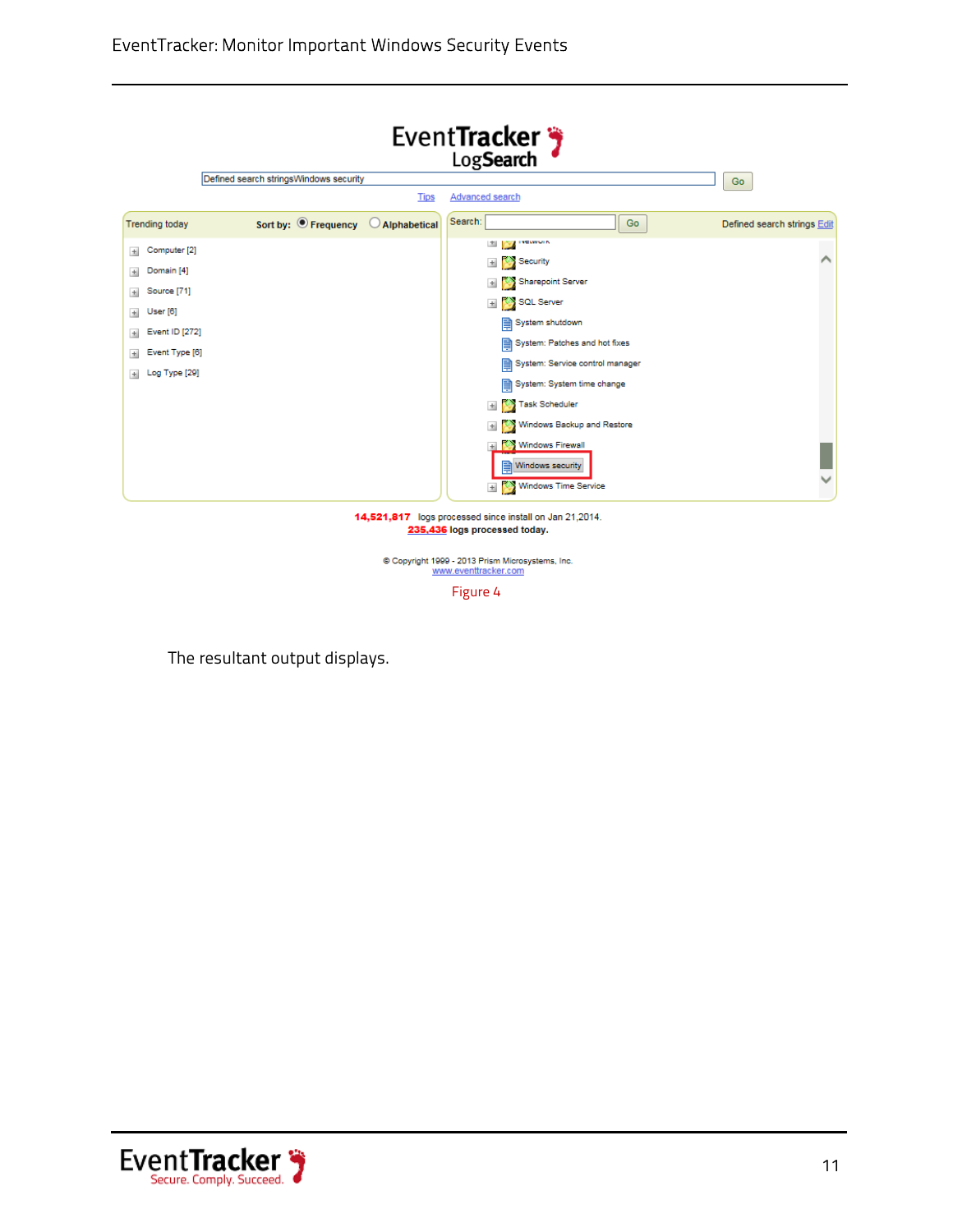| 7059                               |                                                      |               |             | Time duration: 2/12/2014 2:26:12 PM - 2/13/2014 2:26:12 PM 1 bar = 1 hour Total events: 3 |                     |                                                                                                                                                                                                                                                                                                                                                                                                                                                                                                                           |                                   |                        |                                              |                 |  |
|------------------------------------|------------------------------------------------------|---------------|-------------|-------------------------------------------------------------------------------------------|---------------------|---------------------------------------------------------------------------------------------------------------------------------------------------------------------------------------------------------------------------------------------------------------------------------------------------------------------------------------------------------------------------------------------------------------------------------------------------------------------------------------------------------------------------|-----------------------------------|------------------------|----------------------------------------------|-----------------|--|
| 0                                  | $\mathbb{O}^n$<br>are a series of the control of the | D.            | - 10<br>187 | o<br>0<br>O.<br>ALC: Y<br>14<br>n.                                                        | $\circ$<br>15<br>u. | $\theta$<br>0<br>$\circ$<br>$\Omega$<br>0<br>×<br>×.<br>16<br>÷<br>×<br><b>Call</b><br>w.                                                                                                                                                                                                                                                                                                                                                                                                                                 | 0<br>o<br>o<br>o<br>a.<br>a.<br>÷ | o<br>$\sim$<br>V.<br>× | o<br>o<br>$02/13$ 02:26:12 PM<br>The Control |                 |  |
| <b>Standard Tokens</b><br>Log Type | 1                                                    |               | ⊕           | of $\frac{1}{100}$ $\Theta$<br>T.                                                         |                     |                                                                                                                                                                                                                                                                                                                                                                                                                                                                                                                           |                                   |                        |                                              | Page size: 15 v |  |
| Event Type                         | $\overline{\mathbf{r}}$                              | $\frac{6}{2}$ |             | a Log Time                                                                                |                     | <b>Event Id Site / Computer</b>                                                                                                                                                                                                                                                                                                                                                                                                                                                                                           | <b>User</b>                       | <b>Domain</b>          | Source                                       |                 |  |
| Category                           | $\mathbf{I}$                                         | Þ             | 启           | 2/13/2014 1:13:00<br><b>DM</b>                                                            | 4625                | ESXWIN2K8R2VM1 / ESXWIN2K8R2VM1 ESXWIN2K8R2VM1\$                                                                                                                                                                                                                                                                                                                                                                                                                                                                          |                                   | <b>TOONS</b>           | Microsoft-Windows-<br>Security-Auditing      |                 |  |
| Event Id                           | $\overline{z}$                                       | Þ             |             |                                                                                           |                     |                                                                                                                                                                                                                                                                                                                                                                                                                                                                                                                           |                                   |                        |                                              |                 |  |
| Source                             | 1                                                    | Þ             |             | <b>Event Type: Audit Failure</b>                                                          |                     | <b>Description:</b><br>An account failed to log on.                                                                                                                                                                                                                                                                                                                                                                                                                                                                       |                                   |                        |                                              |                 |  |
| Domain                             | $\overline{z}$                                       | Þ             |             | Log Type: Security<br>Category Id: 0                                                      |                     |                                                                                                                                                                                                                                                                                                                                                                                                                                                                                                                           |                                   |                        |                                              |                 |  |
| Computer<br>User                   | $\mathbf{I}$<br>$\overline{2}$                       | D<br>ь        |             |                                                                                           |                     | Subject:<br>Security ID: 5-1-5-18                                                                                                                                                                                                                                                                                                                                                                                                                                                                                         |                                   |                        |                                              |                 |  |
|                                    |                                                      |               |             |                                                                                           |                     | Account Domain: TOONS<br>Logon ID: 0x3e7<br>Logon Type: 4<br>Account For Which Logon Failed:<br>Security ID: 5-1-0-0<br>Account Name: Javen<br>Account Domain: TOONS<br>Failure Information:<br>Failure Reason: Unknown user name or bad password.<br>Status: 0xc000006d<br>Sub Status: 0xc000006a<br>Process Information:<br>Caller Process ID: 0x314<br>Caller Process Name: C:\Windows\System32\pvchost.exe<br>Network Information:<br>Workstation Name: ESXWIN2K8R2VM1<br>Source Network Address: -<br>Source Port: - |                                   |                        |                                              | ₩               |  |
|                                    |                                                      |               |             |                                                                                           |                     | Detailed Authentication Information:                                                                                                                                                                                                                                                                                                                                                                                                                                                                                      |                                   |                        |                                              |                 |  |

Figure 5

## <span id="page-12-0"></span>Schedule a report from an imported category

- 1 Logon to **EventTracker Enterprise**.
- 2 Click the **Reports** menu and then select **Dashboard**.
- 3 In the **Reports Dashboard** pane, click the **New** button.

EventTracker :: Reports window displays.

- 4 Select **Operations** tab, and expand **Windows** group.
- 5 Select the imported category **Windows security**, and then click the **Scheduled** button. Reports Wizard displays.
- 6 Click the **Next >>** button.

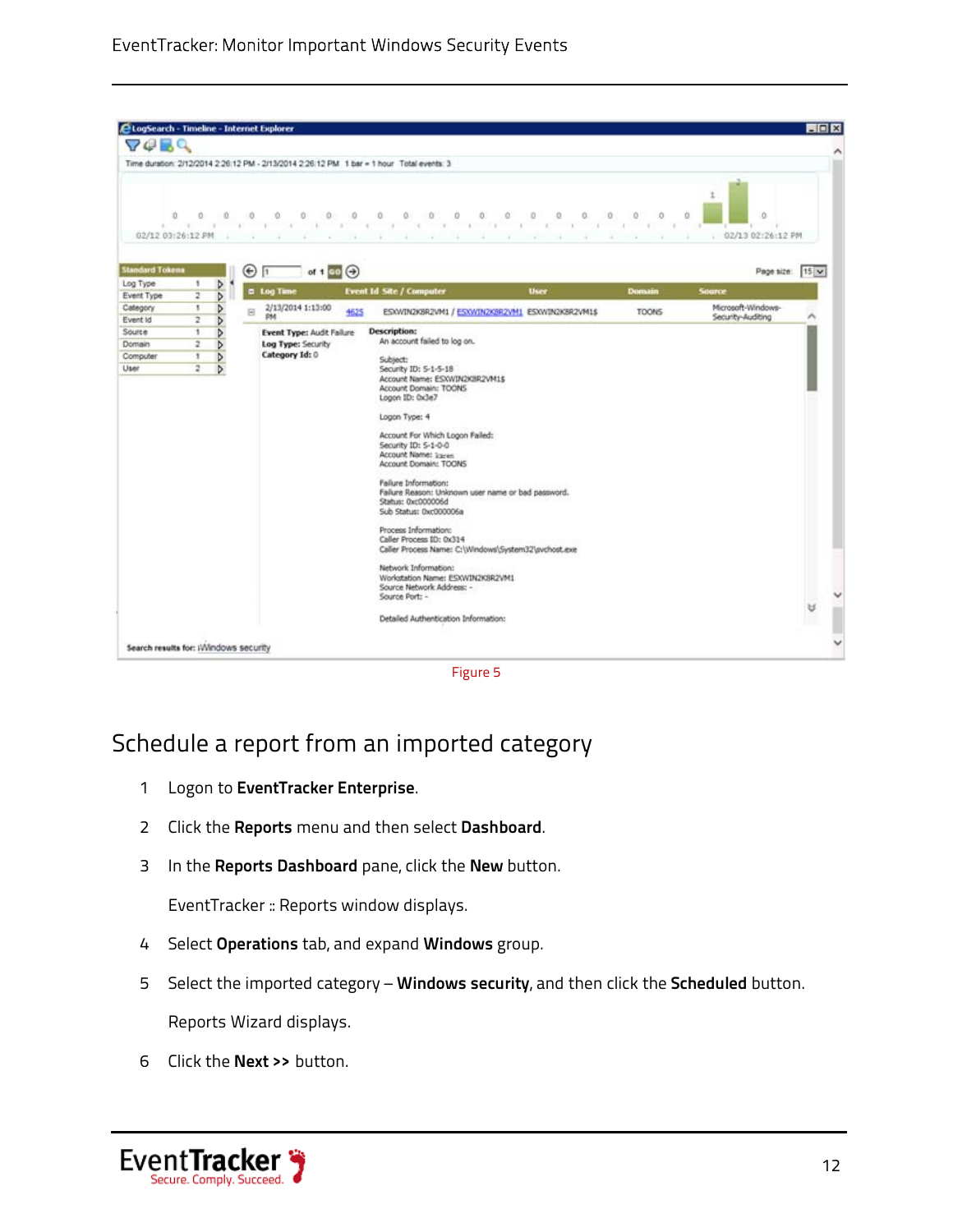- 7 Select the '**Groups/Systems/All Systems**' for analysis, and then click the **Next >>** button.
- 8 Select the **Schedule report** and **More options**, and then click the **Next >>**button.
- 9 Enter **Refine** and **Filter** criteria, and then click the **Next >>**button.
- 10 Enter **Title** and **description** for the analysis, and then click the **Next >>**button.
- 11 Crosscheck **Disk cost analysis** details.
- 12 Configure the **Publishing options** as required, and then click the **Next >>**button.
- 13 Click the **Schedule** button.

EventTracker displays message box.

## <span id="page-13-0"></span>Benefit of SIEM Simplified Services

SIEM Simplified is our professional services engagement to enhance the value of the EventTracker Enterprise and EventTracker Security Center products. Our experienced staff assumes responsibility for all SIEM related tasks including daily incident reviews, daily/weekly log reviews, configuration assessments, incident investigation support and audit support. We augment your IT team, allowing you to remain focused on the unique requirements of your enterprise while actively leveraging our expertise. Our team will take the responsibility of configuring relevant reports, alerts, log search and in security dashboard and finally notify customers with the summary report.

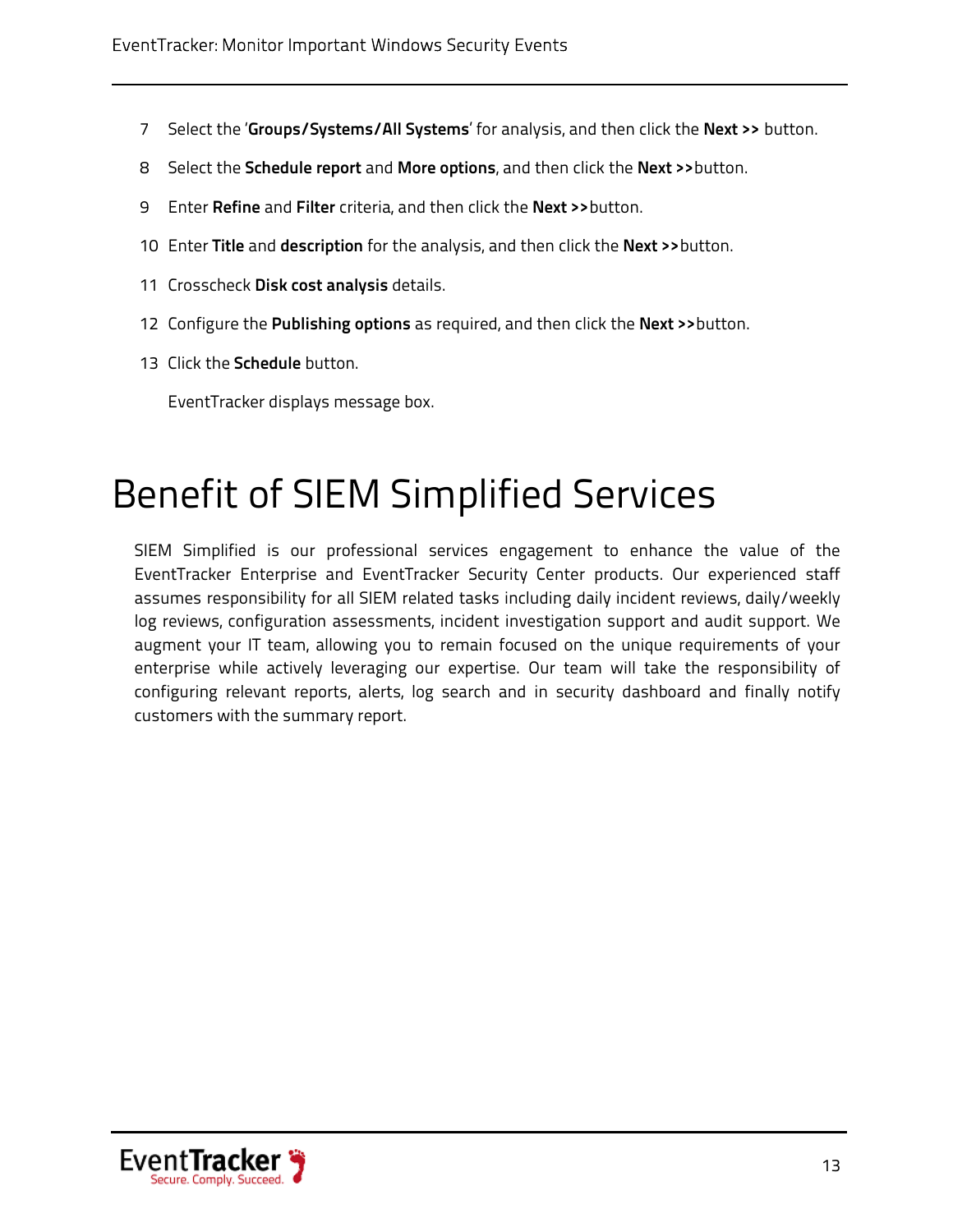# <span id="page-14-0"></span>Sample Analysis report

**Category Summary Report Sorted By Computer** 



#### **Quick View**

This report gives you information on the selected Categories in your enterprise. The report can be used to track system activity in relation to a Category thereby giving you an insight into the security and other implications.

**From Date:** 2/9/2014 6:13:58PM To Date: 2/10/2014 6:13:58PM Total number of Computers monitored are 1 **Limit Time Range: None Computers Selected: All Systems** Categories Selected: Windows security **Refine: None Filter: None Description: None** Sites selected: MCLOON, Alice

Top 1 Categories with Top 1 Computer's

Windows security



| Category         | <b>Category Description</b>                                                         | Computer | <b>No. Events</b> |
|------------------|-------------------------------------------------------------------------------------|----------|-------------------|
| Windows security | This category provides information regarding 27<br>most security events to monitor. |          |                   |

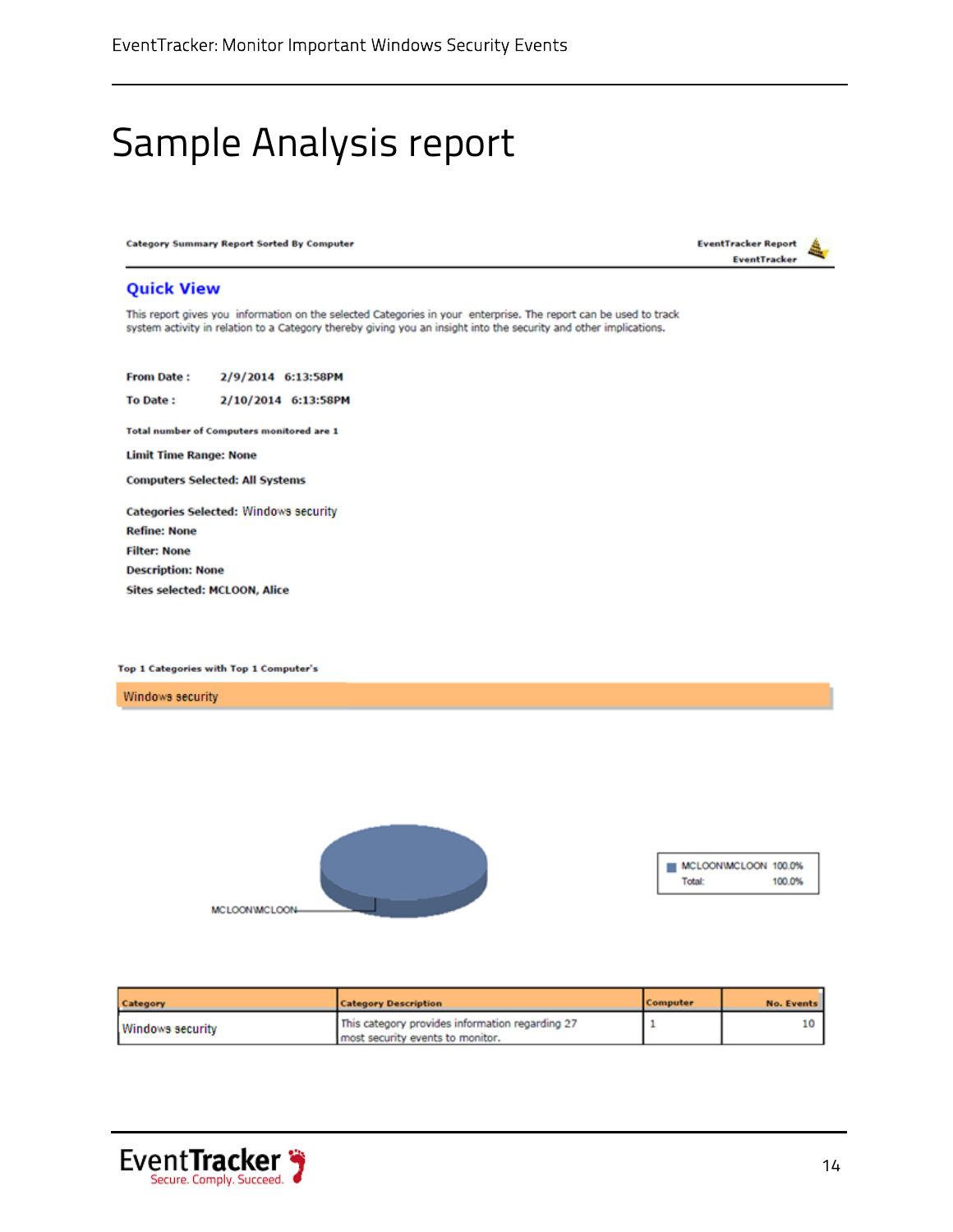**Category Summary Report Sorted By Computer** 



#### **Category Summary Report Sorted By Computer**

Category Windows security had 1 Computers generating 10 events

Event IDs included are 4625

| Computer                                        | <b>No. Events</b> |
|-------------------------------------------------|-------------------|
| MCLOON\MCLOON                                   | 10                |
| Total number of Computers monitored are 1       |                   |
| <b>Limit Time Range: None</b>                   |                   |
| <b>Computers Selected: All Systems</b>          |                   |
| Categories Selected: Windows security<br>$\sim$ |                   |
| <b>Refine: None</b>                             |                   |
| <b>Filter: None</b>                             |                   |
| <b>Description: None</b>                        |                   |

Sites selected: MCLOON, Alice

#### **Detail Report**

**Category Detail Report Sorted By Computer** 



#### **Quick View**

This report gives you information on the selected Categories in your enterprise. The report can be used to track system activity in relation to a Category thereby giving you an insight into the security and other implications.

**From Date:** 2/5/2014 4:32:44PM

To Date: 2/12/2014 4:32:44PM

Total number of Computer(s) where event has occured 1

**Limit Time Range: None Computers Selected: All Systems** 

**Categories Selected: Windows security Refine: None Filter: None Description: None Sites selected: MCLOON, Alice** 

| Category         | <b>Category Description</b>                                                         | Computer | <b>No. Events</b> |
|------------------|-------------------------------------------------------------------------------------|----------|-------------------|
| Windows security | This category provides information regarding 27<br>most security events to monitor. |          |                   |

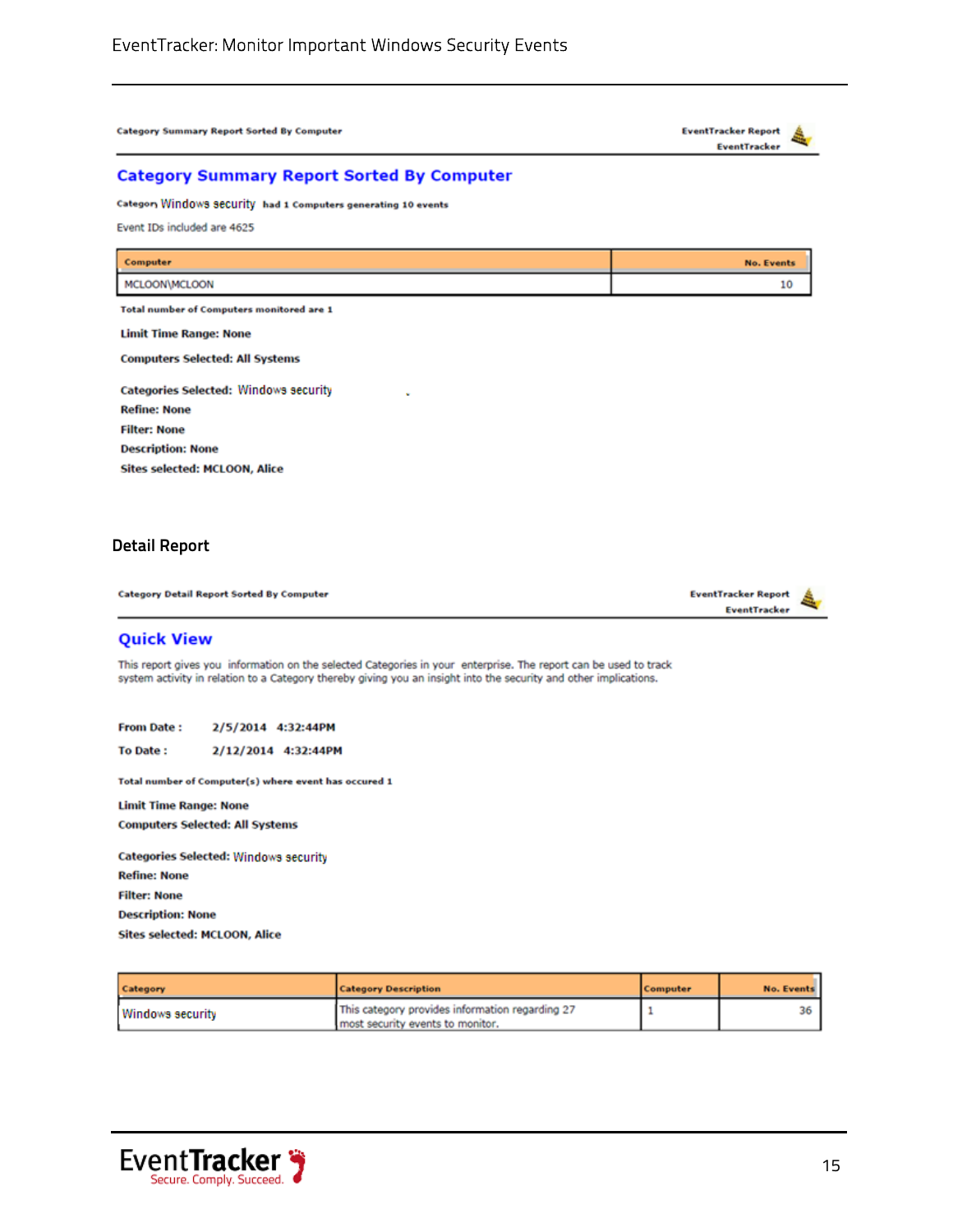#### EventTracker: Monitor Important Windows Security Events

Top 1 Categories with Top 1 Computer's

Windows security